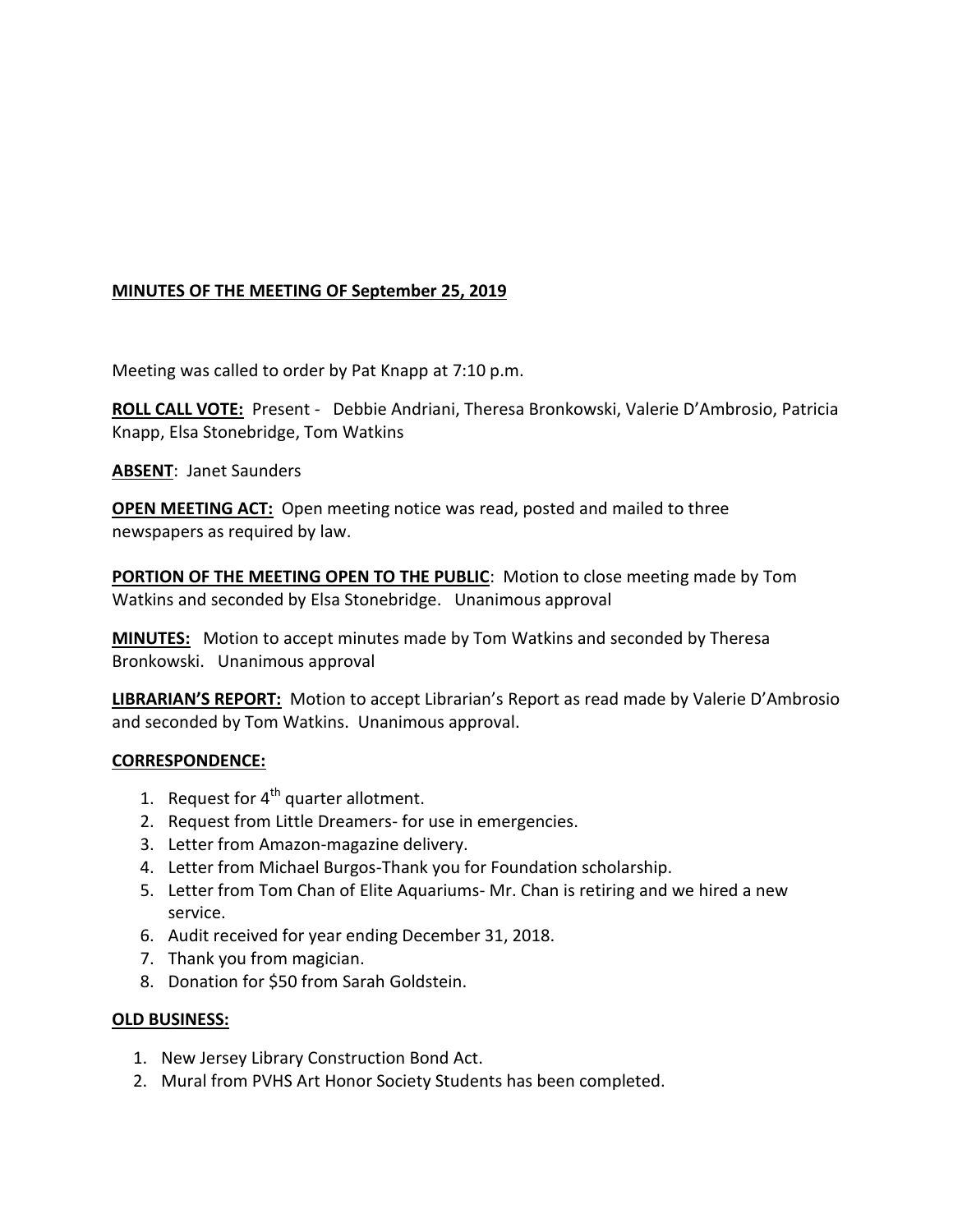### **NEW BUSINESS:**

- 1. Facilities update:
	- a) Looking into putting in mechanical handicap access button.
	- b) Sidewalks need repair.
	- c) Request from Yoga group for fans to be installed.
	- d) Purchased and installed new microwave
- 2. Materials update:
	- a) Getting magazines again.
- 3. PALS Plus update:
	- a) New member joined. This will lower costs
- 4. Personnel update:
	- a) Someone from prosecutors' office coming to speak about emergencies.
	- b) Need to start looking for new page hires.
- 5. Volunteer update:
	- a) Handicap, high school, college volunteers working very well.
- 6. Summer Reading recap:
	- a) Many books were read
	- b) Children voted for Mrs. Capitelli to dress as Elsa from Frozen.
- 7. Library Programs:
	- a) Community Health Fair
	- b) Shredding and Clothing collection.
- 8. Surveillance camera footage request: FBI requested footage & computer access.
- 9. Fine Free Fridays: First Fridays of the month are fine free.

#### **FRIENDS OF THE LIBRARY:**

- 1. Shredding and clothing collection 10/5/19.
- 2. Planning another Bus Ride.

#### **FOUNDATION:**

- 1. Italian Family Style Dinner 1/20/20.
- 2. Turkey Trot 11/24/19.